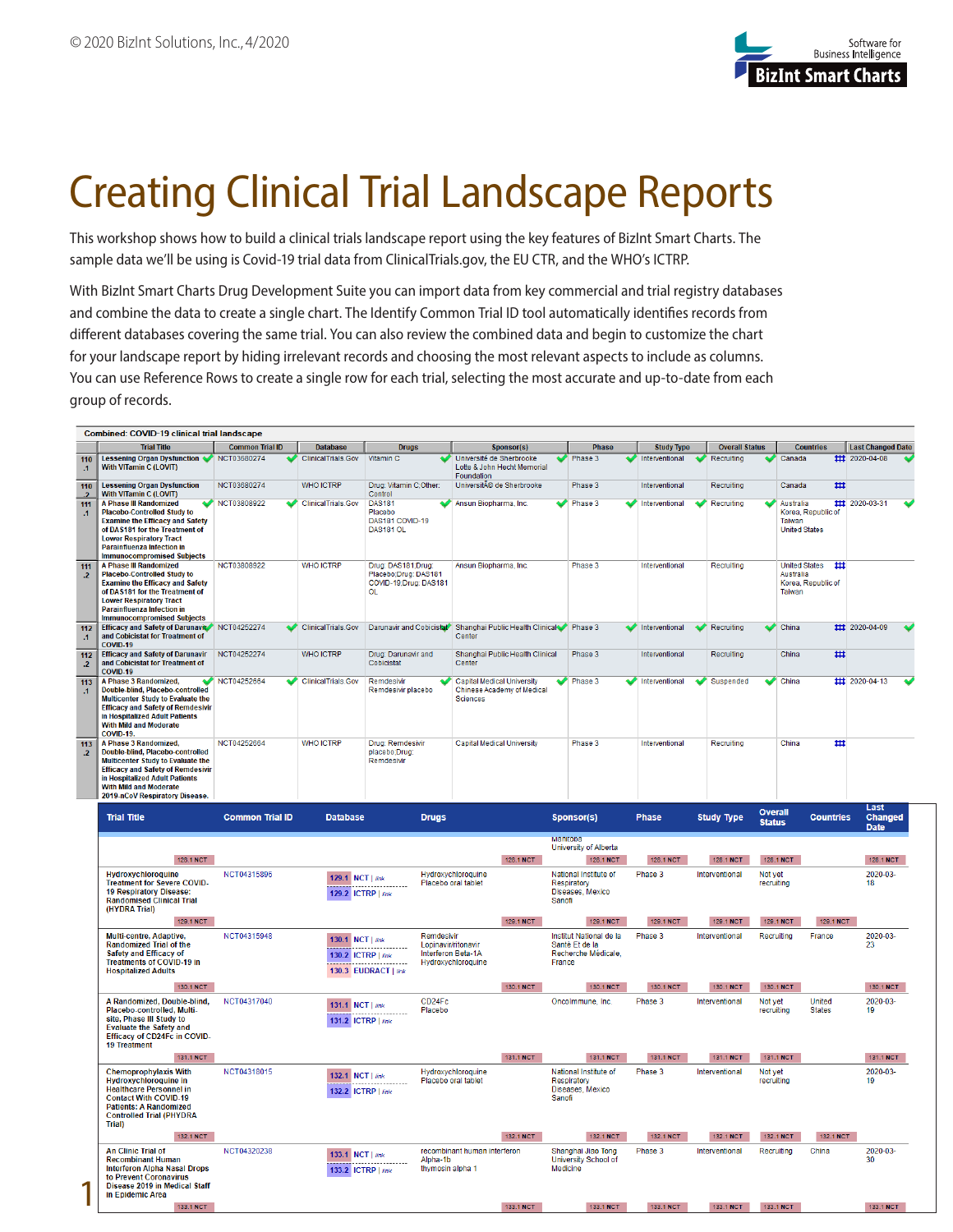

# Create Clinical Trial Landscape Reports

## **BIZINT SMART CHARTS DRUG DEVELOPMENT SUITE - IMPORT, COMBINE, IDENTIFY & REVIEW**

1. **Import data:** Use **File | Import** to import the sample data for each database. (Or, drag the sample data into the BizInt Smart Charts window.) Click OK to create the chart and choose the Summary of Key Data (for CT.gov) or Summary Chart (for Trialtrove) depending on the database) as the initial chart template and click OK.

*The choice of chart template is optional, but these choices work well for this workshop.*

- 2. **Combine data:** Use **File | Combine** to combine the two charts, choosing the CT.gov chart as your key chart. Choose the first radio button option and type in "MCC Trials Chart" for new chart title. Select Finish, and a new combined chart will appear.
- 3. Select **Tools | Identify Common Trial ID**. *This tool matches clinical trial ID's between trial records. If an NCT number is present for a related set of records, it will be chosen as the Common Trial ID.*
- 4. **Bring grouped records together:** Right-click on the Common Trial ID column and select **Sort...** Check the box for "Alternate row shading when sort key changes" at the bottom of the panel. Click **Sort**.
- 5. **Display key information:** *Which fields do you want in your trial landscape?* Select **View | Columns** to choose key columns and set the order. For this workshop, you should:
	- add the Phase column and move it after Sponsors.
	- add the Study Type column and move it after Phase.
	- add the Countries column and move it after Overall Status.
	- add the Funding Class column after Countries.
	- remove/hide the following columns: Brief Summary, Primary Outcome, Secondary Outcome, Enrollment, Condition
- 6. Check that you now have the following columns: Trial Title, Common Trial ID, Database, Drugs, Sponsor(s), Phase, Study Type,Overall Status, Countries, Funding Class, Last Changed Date.
- 7. **Save your preferred view as a template:** Use **File | Save as Template** and name your template. T*his template can be used with any combined chart with data from more than one trial database. You can apply a standard template and then customize it for a particular project using* **View | Columns**.
- 8. Right-click on the Study Type column and choose Sort and add Study Type to the top of the Sort Order. Then click the Descending button to sort in descending order.
- 9. **Review and curate your chart:** *BizInt Smart Charts provides tools to review and curate your data.* 
	- You can view the "Smart Charts record" by double-clicking on a row.
	- To view the record on the publisher's site, right-click on a CT.gov row (e.g. row 7) and choose **Record on Publisher Website**. *This will open up the ClinicalTrials.gov record in a browser window.*
	- If after review, a record appears in your chart that you don't want to include in your report, right-click on that row and choose **Hide Row**. *In this workshop, use Shift+click to select all trials with an observational study type and then use ctrl+H to hide the rows. You will ned to click Yes to confirm you wish to hide all selected rows.*
- 10. Save the .cht file and select **File | Send to Reference Rows** to open the chart in BizInt Smart Charts Reference Rows.

### **BIZINT SMART CHARTS REFERENCE ROWS - PREPARE YOUR LANDSCAPE REPORT**

11. In the wizard, click Next and then click Finish on the second panel. *You could change Database Rankings and select*